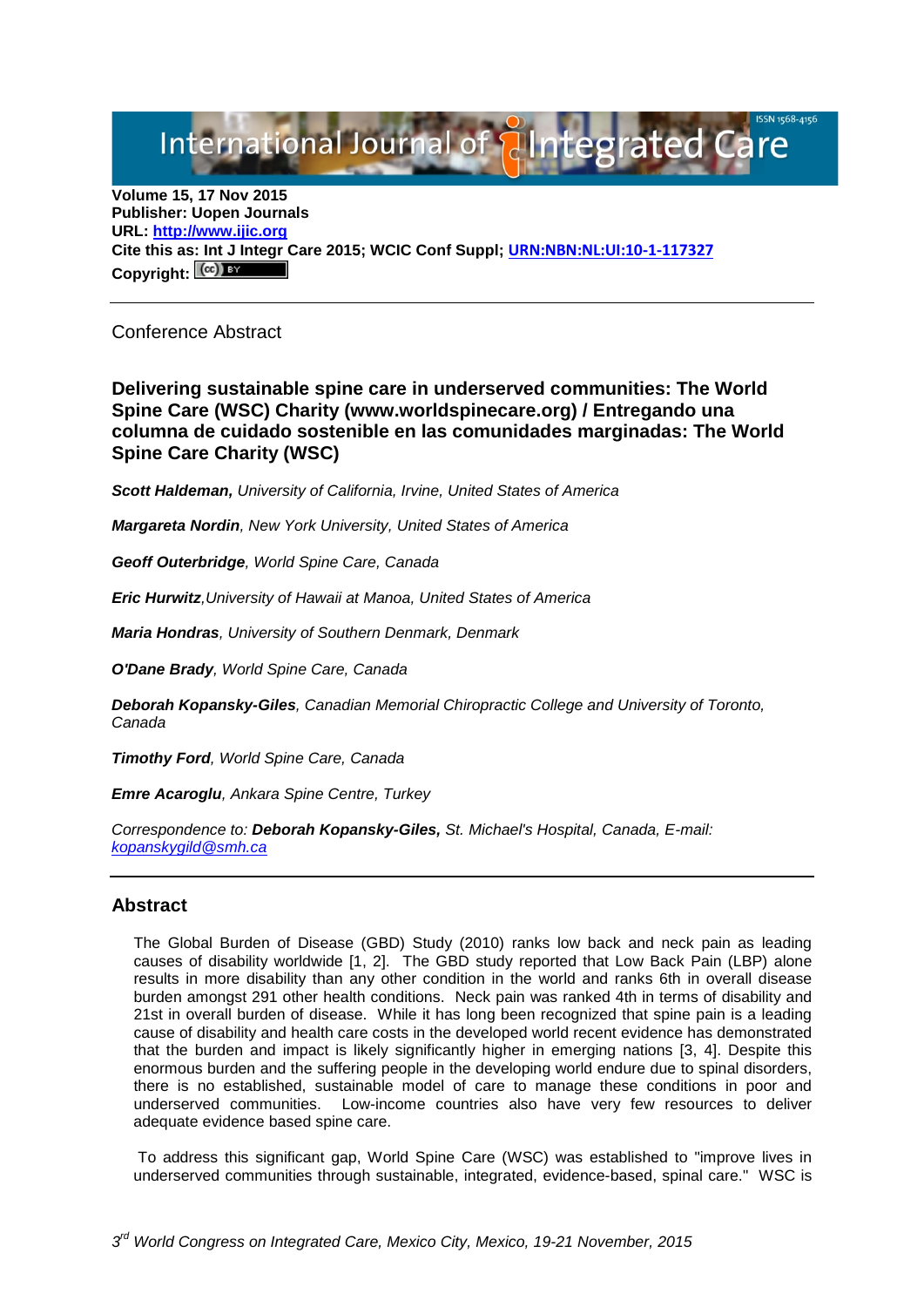comprised of volunteers and institutions from 6 continents and several countries, with active involvement of multiple health disciplines, governmental agencies, and private organizations. Patients and local community workers are also actively engaged in program development and design to ensure that care delivery meets their needs and is culturally appropriate for them. The results have been the opening of WSC's first clinics in 2012 in Botswana, a second program in the Dominican Republic and memorandums of understanding to open clinics in other underserved areas have been signed. All clinical programs are underpinned by research projects and education-based capacity-building initiatives, specific to the community context and needs. Some of the challenges faced include adapting to and integrating the program within each community in collaboration with local decision makers, existing health care workers and traditional healers. Previously, an evidence-based, conservative approach to managing spine conditions had not been available in the local communities and the development of relationships with government, community based health facilities, communities and the public were pivotal to successfully develop an integrated community-based model of care. WSC services are currently provided in local community hospitals and/or rural clinics by an interprofessional team of health providers in a setting where there was no prior access to or availability of therapies for spine pain.

Cornerstones of WSC's emphasis on long-term sustainability are (1) a commitment to the community and local government to ensure program longevity, (2) education of community partners, governments and local health professionals and traditional medicine providers, and (3) facilitation of opportunities for training graduate students in a variety of health-related fields with the intention of long-term program management transitioning to local government and work force within a targeted period of time.

WSC's experience to date in the development of these programs has resulted in (a) the recognition of the enormous need to establish clinical programs aimed at easing the suffering and disability associated with spinal disorders in resource poor communities and the associated challenges, (b) the identification of the need for coordinated, widespread and cross-sector support for an organization devoted to reducing the global burden of disease caused by spinal disorders, (c) establishing that successful evidence based, culturally appropriate programs in cooperation with local governments and communities are possible, and (d) identifying that there is a need to establish a spine research program focusing on underserved communities.[5]

This presentation will: (1) review the rationale and importance of developing a sustainable evidence-based, interprofessional, low-cost model of care for people with spinal disorders in underserved and poor communities in collaboration with local governments and communities, (2) describe the process and challenges of establishing such a program in these communities, (3) present preliminary patient data and outcomes on the delivery of integrated care in our first WSC Clinic, and (4) describe strategies around WSC program expansion and sustainability.

**Conclusions:** WSC has created an innovative model of evidence-based, spine care which has been successfully integrated within local poor and underserved communities. The model is underpinned by a sustainability strategy, in collaboration with local governments, the community and academic institutions, underpinned by research. We have now successfully transferred this model of care to a second country and plans are well underway for implementation in a third emerging nation.

## **Conference abstract Spanish**

El Estudio de la Carga Global de Enfermedades (GBD) (2010) ocupa el dolor de espalda y cuello, como principales causas de discapacidad en todo el mundo [1, 2]. El estudio GBD informó que el dolor lumbar (lumbalgia) solo, resulta en más discapacidad que cualquier otra condición en el mundo y ocupa el sexto de la carga global de las enfermedades, entre otras 291 condiciones de salud. El dolor de cuello se clasificó cuarto en términos de discapacidad y 21 en el grado de anemia. Si bien hace tiempo se reconoce que el dolor de la columna vertebral es la principal causa de los costes de la discapacidad y de la salud en la evidencia recientemente al mundo desarrollado ha demostrado que la carga y el impacto es probablemente significativamente mayor en los países emergentes [3, 4]. A pesar de esta enorme carga y las personas que sufren en el mundo en desarrollo sufren debido a trastornos de la columna, no hay establecido, modelo sostenible de cuidado para maneiar estas condiciones en las comunidades pobres y marginadas.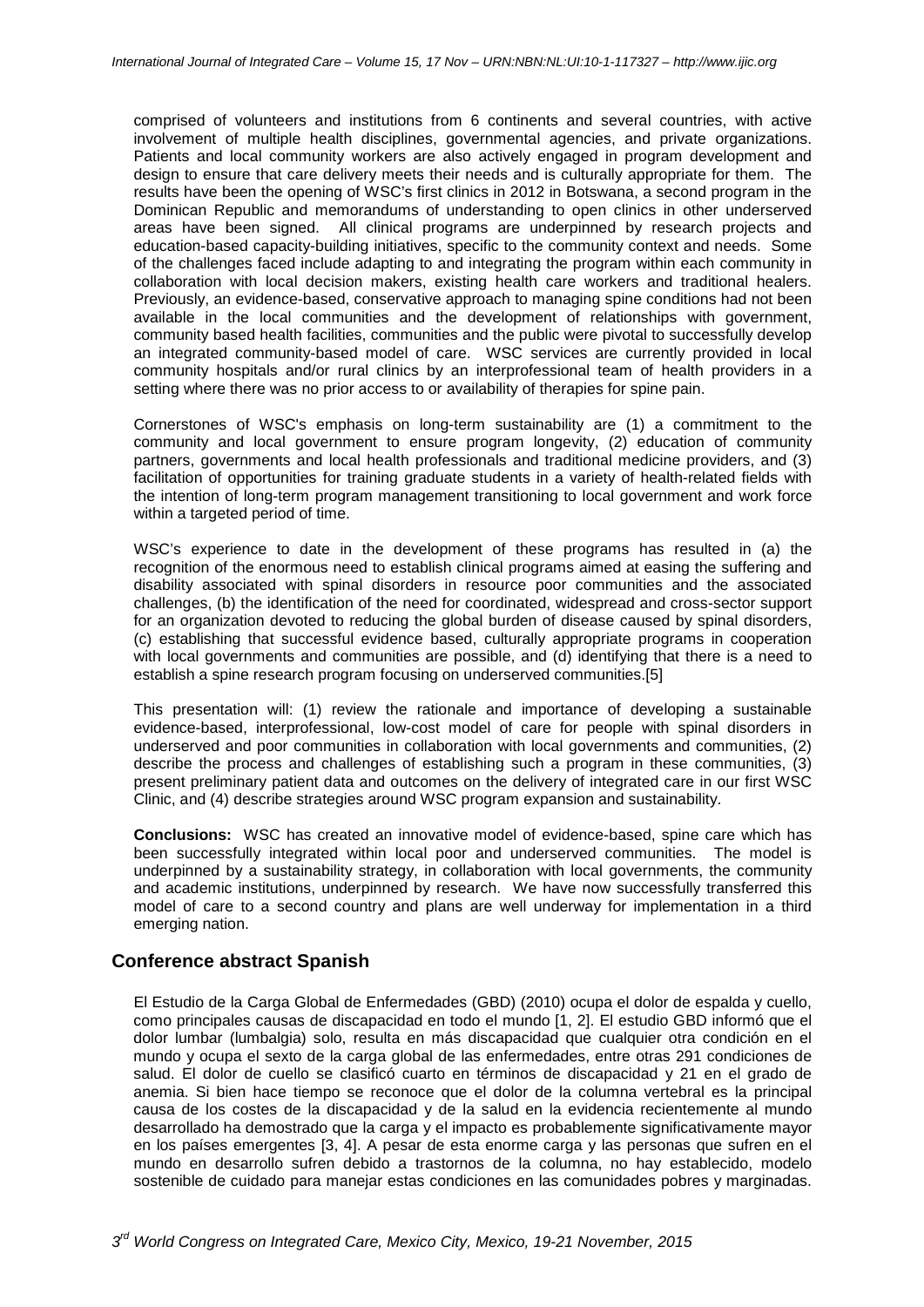Los países de bajos ingresos también tienen muy pocos recursos para entregar evidencia basada en la adecuada atención de la columna vertebral.

Para abordar esta brecha significativa, The World Spine Care Charity (CSM) fue establecida para "mejorar la vida en las comunidades marginadas a través, basada en la evidencia, la atención sostenible e integrada de la columna." CSM está compuesta por voluntarios e instituciones provenientes de 6 continentes y varios países, con la participación activa de múltiples disciplinas de la salud, agencias gubernamentales y organizaciones privadas. Los pacientes y los trabajadores de la comunidad local también participan activamente en el desarrollo y diseño de los programas para garantizar que la prestación de servicios se adapte a sus necesidades y sea culturalmente apropiado para ellos. Los resultados han sido la apertura de las primeras clínicas de la CSM en Botswana en el 2012, un segundo programa en la República Dominicana y memorandos de entendimiento para abrir clínicas en otras zonas marginadas se han suscrito. Todos los programas clínicos se basan en los proyectos de investigación e iniciativas de creación de capacidad basadas en la educación, específicos para el contexto y las necesidades de la comunidad. Algunos de los desafíos que enfrentan incluyen la adaptación y la integración del programa dentro de cada comunidad, en colaboración con los responsables locales, trabajadores de la salud y los curanderos tradicionales existentes. Anteriormente, un enfoque conservador basado en la evidencia para el manejo de las condiciones de la columna vertebral no había estado disponible en las comunidades locales y el desarrollo de las relaciones con el gobierno, los centros de salud de base comunitaria, las comunidades y el público fueron fundamentales para desarrollar con éxito un modelo integrado basado en la comunidad de cuidado. Los servicios de la CSM son proporcionados actualmente en los hospitales de la comunidad local y/o clínicas rurales por un equipo interprofesional de proveedores de salud en un entorno en el que no había acceso antes o disponibilidad de terapias para el dolor de espalda.

Piedras angulares con énfasis de la CSM sobre la sostenibilidad a largo plazo son: (1) el compromiso de la comunidad y el gobierno local para asegurar la longevidad del programa, (2) educación de los socios de la comunidad, los gobiernos y los profesionales de salud locales y los proveedores de la medicina tradicional, y (3) la facilitación de oportunidades para los estudiantes de posgrado de capacitación en una variedad de campos relacionados con la salud, con la intención de transición de gestión del programa a largo plazo para el gobierno local y la fuerza de trabajo dentro de un período específico de tiempo.

La experiencia de la CSM hasta la fecha en el desarrollo de estos programas se ha traducido en (a) el reconocimiento de la enorme necesidad de establecer programas clínicos destinados a aliviar el sufrimiento y la discapacidad asociada con trastornos de la columna en las comunidades de escasos recursos y los retos asociados, (b) la identificación de la necesidad de coordinación, apoyo intersectorial generalizada y de una organización dedicada a la reducción de la carga mundial de la enfermedad causadas por trastornos de la columna, (c) establecer que las pruebas con éxito basados, son posibles programas culturalmente apropiados en cooperación con los gobiernos y las comunidades locales y (d) la identificación de que hay una necesidad de establecer un programa de investigación de la columna vertebral se centra en las comunidades marginadas. [5]

Esta presentación será: (1) revisar los fundamentos y la importancia de desarrollar un modelo sostenible basado en la evidencia interprofesional, de bajo costo de la atención para las personas con trastornos de la columna en las comunidades marginadas y pobres en colaboración con los gobiernos y las comunidades locales, (2) describir el proceso y los retos de establecer un programa de este tipo en estas comunidades, (3) presentar datos preliminares y los resultados en la prestación de la atención integrada en nuestra primera Clínica de la CSM, y las estrategias (4) describir alrededor de la expansión del programa de la CSM y la sostenibilidad de los pacientes.

**Conclusiones**: WSC ha creado un modelo innovador basado en la evidencia, la atención de la columna vertebral que se ha integrado con éxito dentro de las comunidades pobres y marginadas locales. El modelo se basa en una estrategia de sostenibilidad, en colaboración con los gobiernos locales, la comunidad y las instituciones académicas, respaldados por la investigación. Ahora hemos transferido con éxito este modelo de atención a un segundo país y los planes están en marcha para su implementación en una tercera nación emergente.